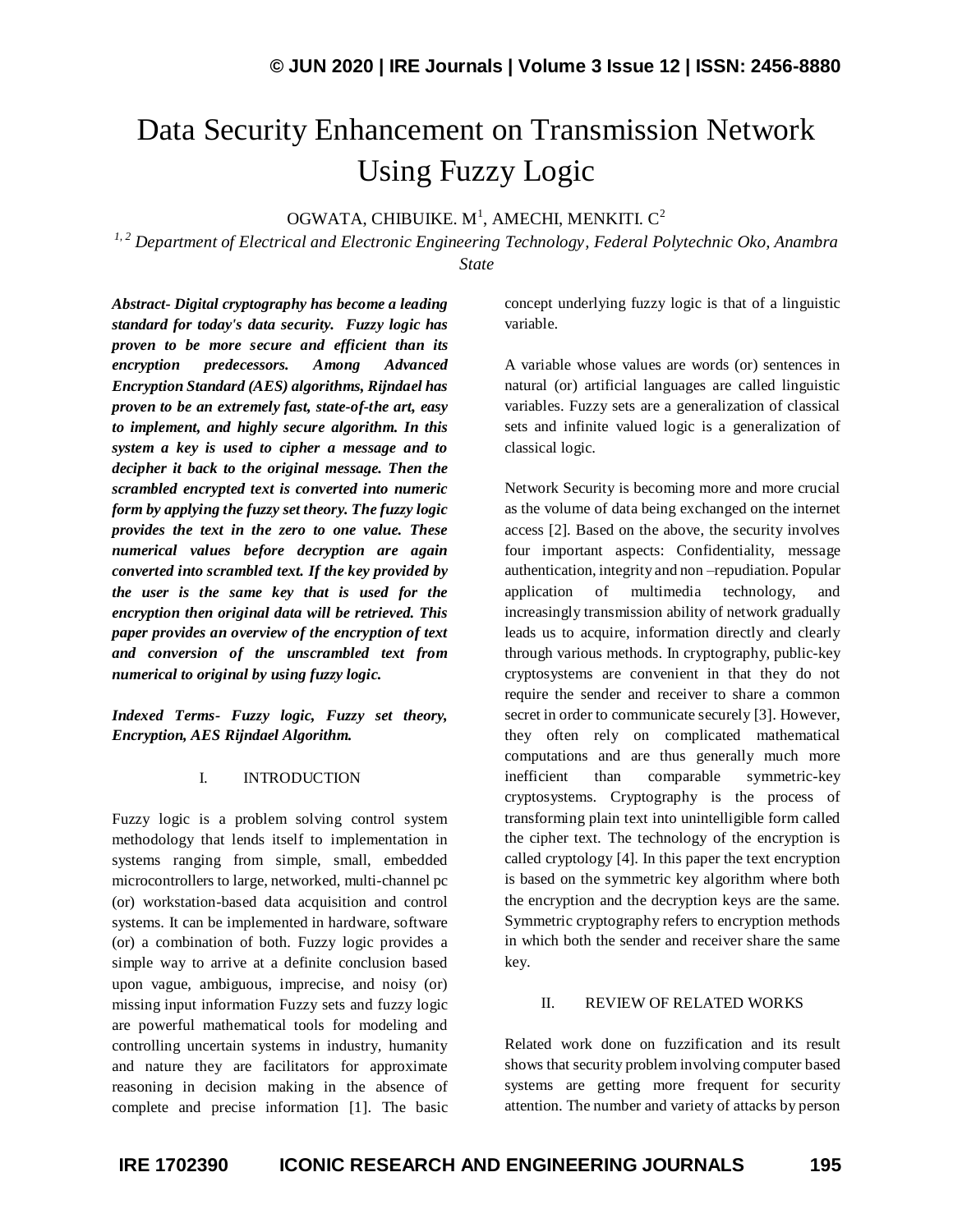# **© JUN 2020 | IRE Journals | Volume 3 Issue 12 | ISSN: 2456-8880**

and malicious software from outside organization, particularly and consequences of inside attacks also remain a major concern. Cryptography is the practice and study of hiding information. Modern cryptography intersects the disciplines of mathematics, computer science and electrical engineering. Applications of cryptography include ATM cards, computer passwords and electrical commerce.

Public key cryptography is a fundamental and widely used technology around the world. It is the approach which is employed by many cryptographic algorithms and cryptosystems. Public-key algorithms are most often based on the computational complexity of hard problems often from number theory [5] Most of the users do not have the required resources for the communication. Current algorithms which are available for the encryption either takes high processing time and not secure enough to help the limited bandwidth.

The encryption algorithm is an integral work of data encryption and decryption process. They should preserve high security to the data transmitted. Basically, encryption algorithms are divided into three major categories transposition, substitution and transposition-substitution technique [6].

### III. JUSTIFICATION

Security is the main problem in the modern data communication. There are a lot of cyber-crimes have arises with the development of technology. Cryptography consists of cryptology and crypto analysis. Encryption comes under cryptology. In this paper the text encryption is based on the symmetric key algorithm where both the encryption and the decryption keys are the same

## IV. ENCRYPTION ALGORITHM

The encryption algorithm is an integral work of image encryption and decryption process. They should preserve high security to the image transmitted. Rijndael algorithm is one of the AES (Advanced Encryption Standard) algorithms, used for text encryption technique. It is a block cipher algorithm, in which the block means the information to be encrypted is divided into blocks of equal length, It is an iterated block cipher, with a variable block length and variable key length.

# V. AES AND THE MECHANICS OF THE RIJNDAEL ENCRYPTION ALGORITHM

Rijndael is a symmetric key encryption algorithm that's constructed as a block cipher. It supports key sizes of 128, 192 and 256 bits, with data handling taking place in 128-bit blocks. In addition, the block sizes can mirror those of their respective keys. This last specification puts Rijndael over the limits required for AES design conditions, and the Advanced Encryption Standard itself is looked upon as a subset of the Rijndael algorithm. Though many discussions of the Rijndael algorithm attempt to bury the reader under a ton of incomprehensible figures, the actual mathematics of the process is relatively straightforward.

The block cipher Rijndael is designed to use only simple whole-byte operations. Also, it provides extra flexibility over that required of an AES candidate, in that both the key size and the block size may be chosen to be any of 128, 192, or 256 bits. During an early stage of the AES process, a draft version of the requirements would have required each algorithm to have three versions, with both the key and block sizes equal to each of 128, 192, and 256 bits. This was later changed to make the three required versions have those three key sizes, but only a block size of 128 bits, which is more easily accommodated by many types of block cipher design.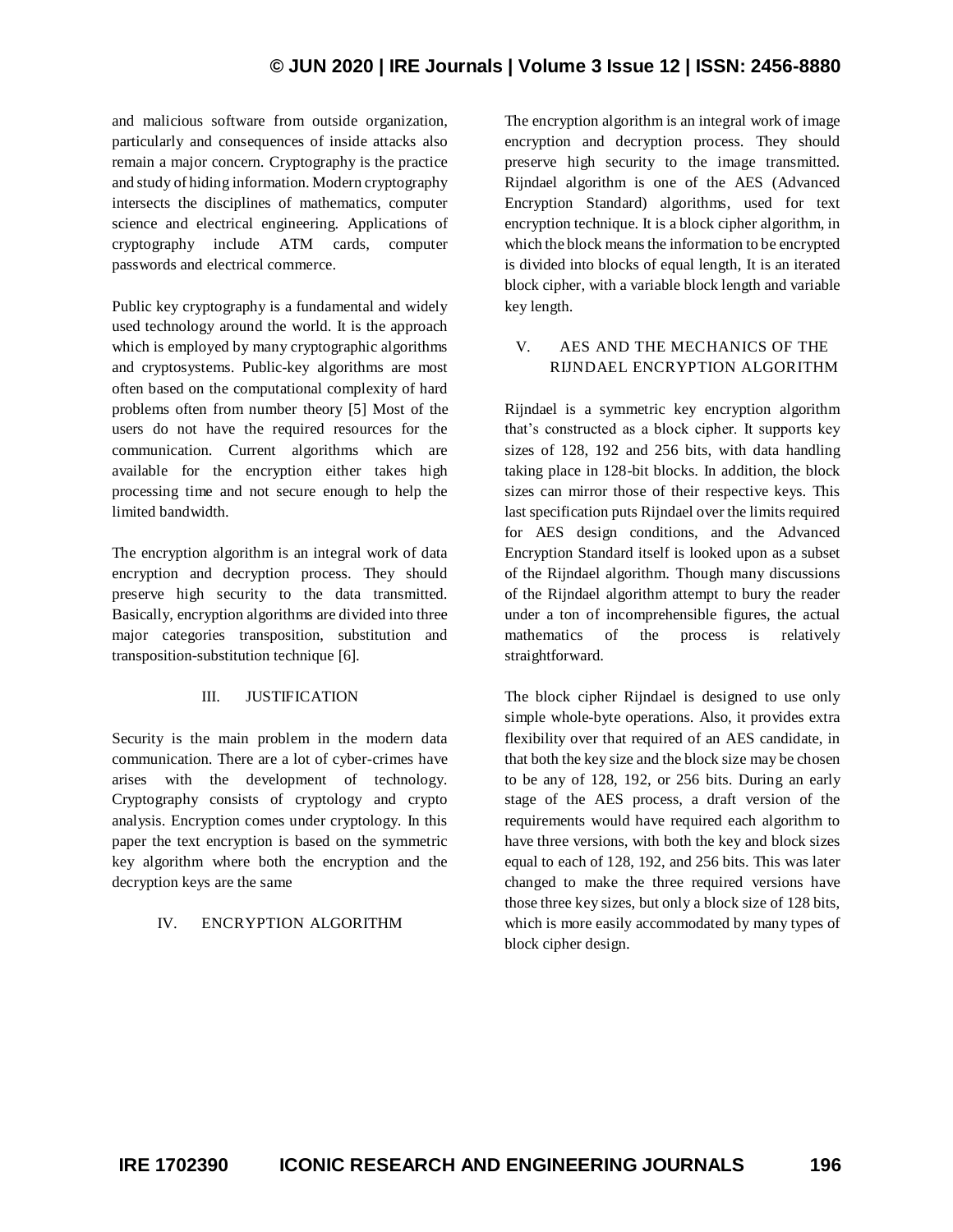

Fig1: Block diagram of cipher Rijndael (a) encryption algorithm (b) Standard decryption algorithm

#### VI. FUZZY SET THEORY

Fuzzy set theory is an extension of classical set theory where elements have varying degrees of membership. A logic based on the two truth values True and false is sometimes inadequate when describing human reasoning [7]. Fuzzy logic uses the whole interval between 0 (false) and 1 (True) to describe human reasoning. A fuzzy set is any set that allows its members to have different degree of membership function in the interval [0,1].The degree of membership (or) truth is not same as probability [5]. Fuzzy truth is not likelihood of some event (or) conditions. The fuzzy truth represents membership in vaguely defined sets.

#### VII. METHODOLOGY

Symmetric key cryptography refers to encryption methods in which both the sender and receiver share the same key (and, less commonly, in which their keys are different, but related in an easily computable way)[8]. The modern study of symmetric ciphers relates mainly to the study of block ciphers and stream ciphers and to their applications. A block cipher take as input a block of plaintext and a key, and output a block of cipher text of the same size. Since messages are almost always longer than a single block, some method of knitting together successive blocks is

required. Several have been developed, some better security in one aspect or another than others. They are the mode of operations which must be carefully considered when using a block cipher in a crypto system. Rijndael algorithm is one of the AES (Advanced Encryption Standard) algorithm used for data encryption technique. It is a block cipher algorithm in which the block means the information to be encrypted is divided into blocks of equal length. It is an integrated block cipher, with a variable block length and variables key lengths [8].



Fig 2: Encryption flow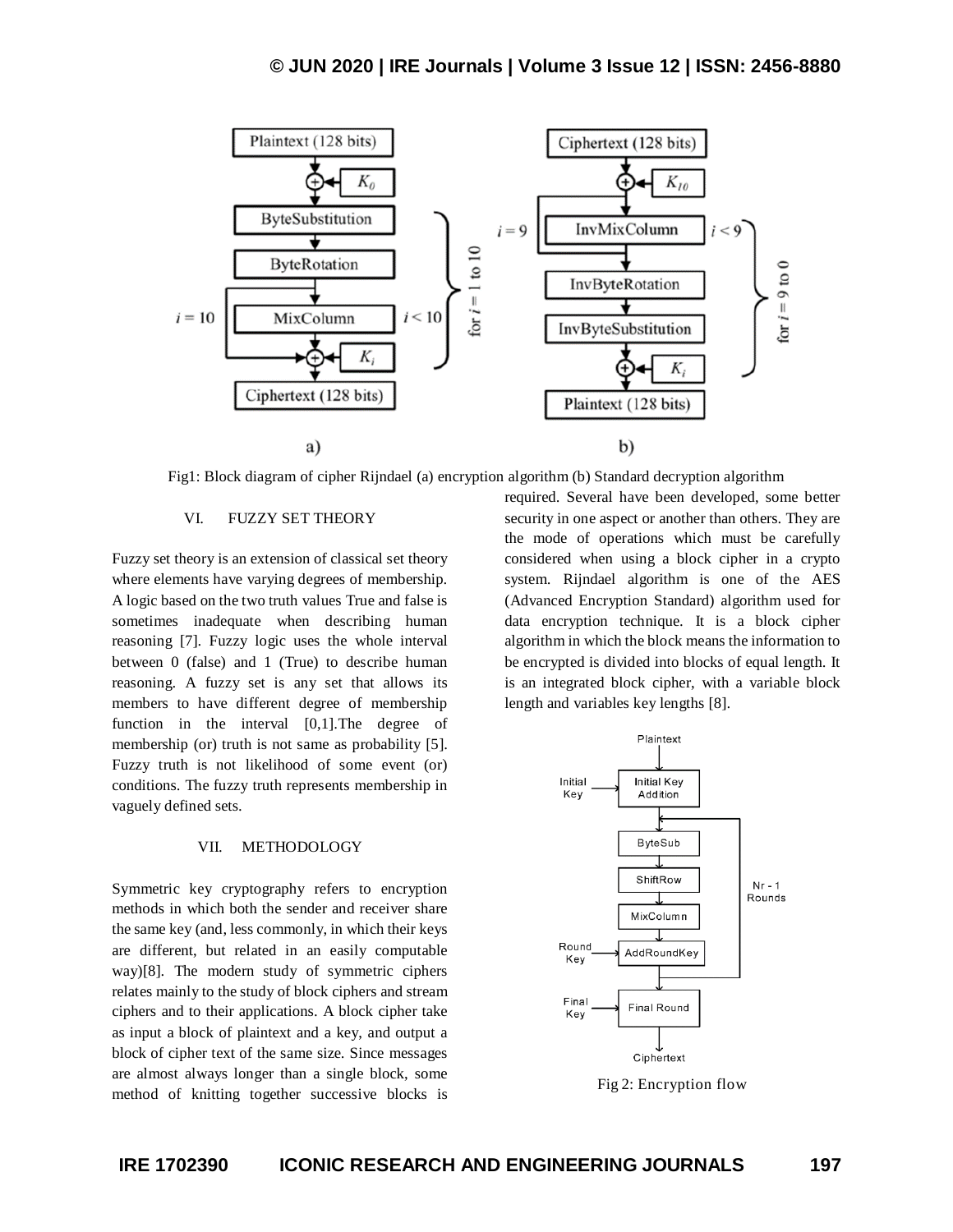Internally, the AES algorithms operations are performed on a two dimensional array of bytes called the state. The state consists of four rows of bytes, where Nb is the block length divided by 32. The function of AES Rijndael is as follow

- i. SubBytes Transformation: The sub Bytes Transformation is a non-linear byte substitution that operates independently on each byte of the state using a substitution table.
- ii. Shift Rows Transformation: In the shift rows Transformation, the bytes in the last three rows of the state are cyclically shifted over different number of bytes. The first row will not get shifted.
- iii. Mix Column Transformation: In mix column Transformation. The columns of the state are considered as polynomial and then multiplied by modulous with fixed polynomial individually.
- iv. Add Round Key Transformations: In the Add Round Key Transformation, a round key is added to a state by a simple bitwise XOR operation. Each round key consists of Nb words from the key schedule those Nb words are each added into the columns of the state.

#### VIII. ENCRYPTION AND FUZZIFICATION

The secret evaluation on communication between various networks is concerned with the working effect of secret regulatory authorities and with the economic interests of the evaluated objects. The quality of the secrecy evaluation not only affects the message that is transmitted between the nodes. In the traditional process of encryption evaluation mainly studies the security system of evaluated enterprises by the findings. Finally, they evaluate enterprises on the basis of the total points. There are a lot of uncertainty and fuzziness in the course of this evaluation. Eg, the difficulty in quantifying the indexes. Therefore, the fuzzy set theory and method were introduced in the secrecy evaluation. It is the organic combination of quantitative and qualitative evaluation, so the secrecy censorship evaluation becomes more scientific and realistic.

# IX. ENCRYPTION OF DATA USING MATRIX TRANSFORMATION

A new method to transmit the data over the network is proposed. The communication involves the encryption of data before passing it to the receiver. For the data encryption the key is generated using the AES standard algorithm, which is symmetric. Then, store the encrypt file in the memory for comparing for later process. The matrix transformation is the next step in this process. For the matrix conversion the ASCII value of the encrypted text is considered. The conversion ends in the binary coded value which is in ones and zeros. After this step, get the encrypted data put into matrix formation, get the fuzzy membership matrix. [8]

For the decryption of the text again the matrix transpose formation is created. The following steps are taken place in the decryption process to retrieve the encrypted data from the remote system, Convert the matrix with encrypted text into matrix transpose formation. The fuzzy evaluation score is now received. After the retrieval of the data the decryption process is taken place by use the symmetric key algorithm. This file is compared with the original data for processing. At the end of the process the original data can be retrieved and the data can be transferred between the users without any modification. [8]

#### **SUMMARY**

The proposed system ends in the encryption and the fuzzification of the user defined text. The test result shows that the encrypted data have to be loaded, while the symmetric key for the text to be encrypted is given and saved. From the test result, it is discovered that the conversion as matrix took place after the encryption of the text. This matrix transformation provide the security and the authentication so that the intruders cannot able to know the transformation code of the text.

#### **CONCLUSION**

In this paper, a symmetric cryptosystem is introduced, enhancing a new method to encrypt the user defined text that eliminates the random and man-made factors of secrecy evaluation to the maximum. It plays an